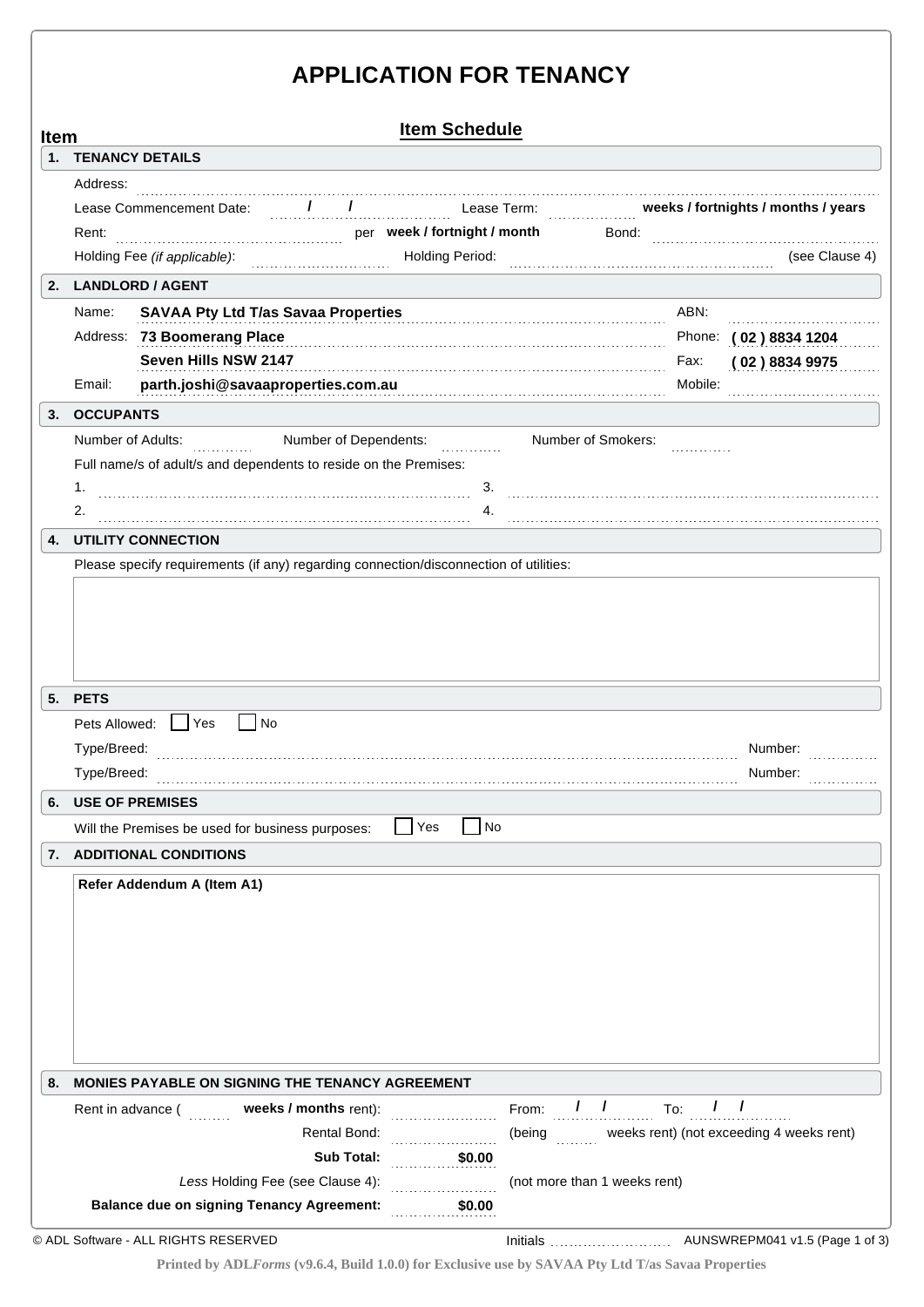### **Terms of Application**

#### **1. Definitions**

In this Application for Tenancy the following terms mean:

- (1) **Data Collection Agency:** means an agency or organisation that collects real estate data to provide information to the real estate, finance and property valuation industries to enable data analysis.
- (2) **Personal Information:** means personal information as defined in the *Privacy Act 1988 (CTH)*.
- **2. Applicant's Warranty**
	- The Applicant/s warrant/s:
	- (1) that the details provided on their Applicant Details Sheet are true and correct
	- (2) that they are not bankrupt or insolvent

### **3. Applicant/s Agrees**

The Applicant/s agree/s that:

- (1) they have inspected the Premises in Item 1 and accept its condition;
- (2) the Applicant/s will sign the Tenancy Agreement forthwith upon being notified of acceptance of this Application by the Agent;
- (3) this Tenancy Application, unless accepted, creates no contractual or legal obligations between the parties;
- (4) they understand that the Landlord/Agent is not required to give an explanation to them for any Application not approved;
- (5) on acceptance of this Application for Tenancy by the Landlord being notified to the Applicant/s, verbally or in writing, the Applicant/s will rent the Premises from the Landlord under a Tenancy Agreement drawn up by the Agent and, upon the signing of the Tenancy Agreement, pay the Bond and Rent amounts in Item 1 by a method acceptable to the Agent. Such payments to be cleared funds prior to occupancy; and
- (6) as tenant it must satisfy itself as to the provision of any electronic communication services to the Premises (internet, television - analogue, digital or cable) and the adequacy of existing electrical fittings with respect to the use of such services. The Landlord gives no warranty in respect to the provision or adequacy of such services or electrical fittings to the Premises.

### **4. Holding Fee** *(if applicable)*

- 4.1 If a Holding Fee amount is specified in Item 1 the Applicant/s will be required to pay such fee to the Agent, upon the Applicant/s Application for Tenancy being approved by the Landlord/ Agent. Such fee, if a Tenancy Agreement is entered into after payment of a Holding Fee, will be retained by the Landlord/Agent and paid towards the first payment of Rent.
- 4.2 Should the Applicant/s refuse to enter into the Tenancy Agreement (except in the case of refusal due to misrepresentation or failure to disclose a material fact by the Landlord or Agent) any Holding Fee paid by the Applicant/s will be retained by the Landlord/Agent.
- 4.3 If the Applicant/s have paid a Holding Fee, the Landlord/Agent must not enter into a Tenancy Agreement with any other person within 7 days of payment of such fee or within such further period as may be agreed with the Applicant/s unless the Applicant/s notifies the Landlord/Agent that they no longer wish to enter into a Tenancy Agreement.

#### **5. Privacy**

- 5.1 The Agent must comply with the provisions of the Australian Privacy Principles (*Privacy Act 1988 (CTH)*) and where required maintain a Privacy Policy.
- 5.2 The Privacy Policy outlines how the Agent collects and uses Personal Information provided by you as the Applicant/s, or obtained by other means, to assess your application for tenancy and provide the services required by you or on your behalf.
- 5.3 You as the Applicant/s agree, to further assess your Application, the Agent may, subject to the *Privacy Act 1988 (CTH)* (where applicable), collect, use and disclose such information to:
	- (1) the Landlord as Owner of the Premises to which this Application for Tenancy applies, insofar as such information is relevant to the managing and/or leasing of the Premises; and/or
	- (2) (subject to the provisions of Division 2 of the *Residential Tenancies Act 2010*) residential tenancy databases for the purpose of confirming details in your tenancy application and enabling a proper assessment of the risk in providing you with the lease; and/or
	- (3) tradespeople and similar contractors engaged by the Landlord/Agent in order to facilitate the carrying out of works with respect to the Premises; and/or
	- (4) previous managing agents or landlords and nominated referees to confirm information provided by you; and/or
	- (5) the Landlord's insurance companies; authorised real estate personnel; courts and tribunals and other third parties as may be required by the Agent relating to the administration of the Premises and use of the Agent's services; and/or
	- (6) a utility connection provider where you request the Agent to facilitate the connection and/or disconnection of your utility services; and/or
	- (7) Owners Corporations.
- 5.4 Documents or copies of documents provided to establish the identity of the Applicant or persons entitled to deal on behalf of the Applicant, will be retained by the Agent in accordance with the Australian Privacy Principles and will not be used for any purpose other than confirming the identity of such person/s.
- 5.5 Without provision of certain information the Agent may not be able to act effectively or at all on the Landlord's behalf as a result of which your Application may not be acceptable to the Landlord.
- 5.6 The Applicant/s have the right to access such Personal Information and may require correction or amendment of any inaccurate, incomplete, out of date or irrelevant information.
- 5.7 If this Application is not accepted by the Landlord/Agent or is withdrawn by the Applicant/s, all information contained in this Application and the copy of any tenancy agreement remains confidential. This does not prevent any party making a disclosure required by law and does not include information normally in the public domain.
- 5.8 The Agent will provide (where applicable), on request, a copy of its Privacy Policy.

### **6. Data Collection**

Upon signing this Application the parties agree the Agent, and the form completion service provider providing this form, may without disclosing Personal Information collect, use and disclose to Data Collection Agencies information contained in this Application and any subsequent tenancy agreement.

### **7. Notes to Applicant/s**

- 7.1 The following documents form part of this Application:
	- (1) Application for Tenancy (first page);
	- (2) Terms of Application;
	- (3) Each Applicant's, Applicant Details Sheet; and
	- (4) Any other annexure and/or special conditions as provided by the Agent.
- 7.2 Each Applicant must read and initial every page as acceptance of the information provided.
- 7.3 For the purpose of service of notice, service on any one Applicant shall be deemed to be served on all Applicants.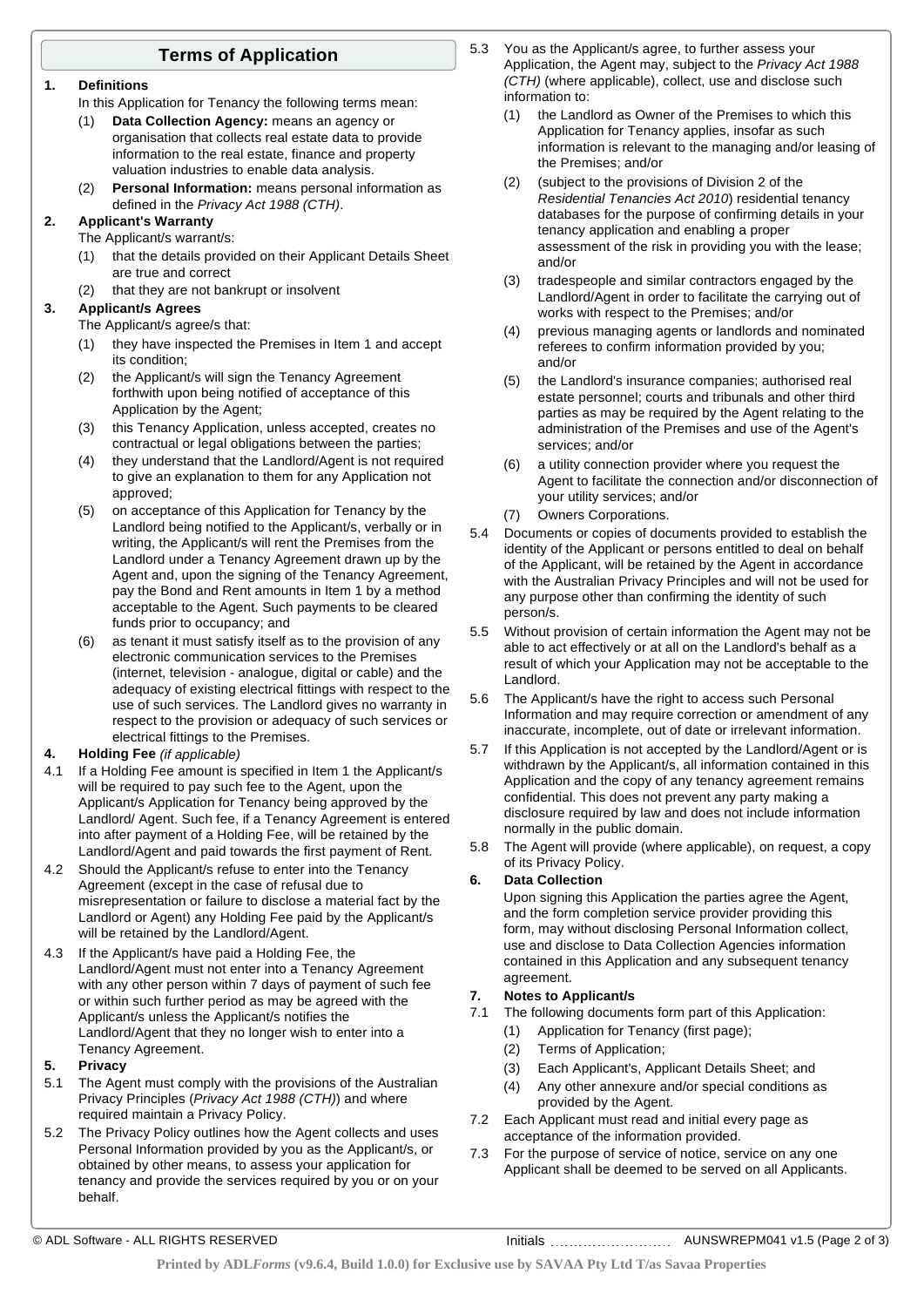## **APPLICANT DETAILS SHEET**

(to be completed by each adult Applicant and unaccompanied minors)

**Item Schedule Item 1. APPLICANT'S DETAILS** Name: Phone (H): Thone (W): The Mobile: Nobile: Date of Birth:  $\frac{1}{2}$ Email: Vehicle Rego No.: **1.1 Current Address:** Period of Occupancy: Situation: Other Situation: **Renting / Owned / Other** Landlord/Agent Details *(if applicable)* Name: **Phone:** Phone: Phone: Phone: 2014 Payment Period: Rent: Reason for leaving: **Weekly / Fortnightly / Monthly 1.2 Previous Address** *(if applicable)*: **Period of Occupancy:** The Situation: **Renting / Owned / Other** Other Situation: Landlord/Agent Details *(if applicable)* Name: **Phone:** Phone: Phone: Phone: Rent: Payment Period: Weekly / Fortnightly / Monthly Reason for leaving: **1.3** Have you ever been evicted from a premises?  $\Box$  Yes  $\Box$  No Are you currently in debt to any Landlord/Agent?  $\Box$  Yes  $\Box$  No 2. APPLICANT'S EMPLOYMENT (NOTE: If self employed please provide a statement of income from your accountant/tax returns) **2.1 Current Occupation:** Employment Type: www.farethology.com and the Duration: which weekly lncome: Weekly Income: Employer/Business Name & ACN/Centrelink Details: Address: 2008. 2012. Phone: 2014. 2014. 2014. 2014. 2014. 2014. 2014. 2015. 2016. 2016. 2016. 2016. 2016. 2016. 2016. 2016. 2016. 2016. 2016. 2016. 2016. 2016. 2016. 2016. 2016. 2016. 2016. 2016. 2016. 2016. 2016. 2016. 20 **2.2 Previous Occupation:** Employment Type: www.farethology.com and the Duration: which weekly lncome: Weekly Income: Employer/Business Name & ACN/Centrelink Details: Address: Contact: Phone: **3. REFEREES** *(All Referees should not be related to you)* Relationship: **Phone: Phone: Phone: Phone: Phone: Personal Referee: Phone: Phone: Phone: Phone: Phone: Phone: Phone: Phone: Phone: Phone: Phone: Phone: Phone: Phone: Phone: Phone: Phone: Pho Business Referee:** Relationship: **4. EMERGENCY CONTACT** Note: Required to contact you as a matter of urgency and your normal contact details are not responding. **Next of Kin:** Phone: Address: Mobile: Phone: **Other:** Address: Mobile: Mobile: Mobile: Mobile: Mobile: Mobile: Mobile: Mobile: Mobile: Mobile: Mobile: Mobile: Mobile: Mobile: Mobile: Mobile: Mobile: Mobile: Mobile: Mobile: Mobile: Mobile: Mobile: Mobile: Mobile: Mobile: Mobil 100 POINTS OF IDENTIFICATION CHECKLIST Each Applicant must produce 100 points of I.D. as marked with an asterisks (\*) 15 POINTS (each) Last 4 Rent Receipts **20** POINTS **S** Phone, Electricity, Gas or Rates Bills **15** Drivers Licence **30 POINTS** Pay Slips **15** POINTS Photo ID Tenancy History Ledger POINTS **30** 20 POINTS Bank/Cr Card Statements Passport **30 POINTS** 15 POINTS (each) **EXAMPLE 12 AND THE POINTS** Birth Certificate **30 POINTS 15 TOTAL POINTS:** Pension or Health Care Card I, the Applicant, give my consent for the Agent to make enquiries (in accordance with the Privacy Statement on the Application for Tenancy Form) to verify the information I have provided herein. I, the Applicant, have read and agree to the information provided in the Application for Tenancy Form & agree to be bound by the Terms of Application detailed in the Application for Tenancy Form. **Applicant's Signature: Landlord's/Agent's Signature: / / / /** © ADL Software - ALL RIGHTS RESERVED AUNSWREPM041 v1.5 (Page 3 of 3) Initials

**Printed by ADL***Forms* **(v9.6.4, Build 1.0.0) for Exclusive use by SAVAA Pty Ltd T/as Savaa Properties**